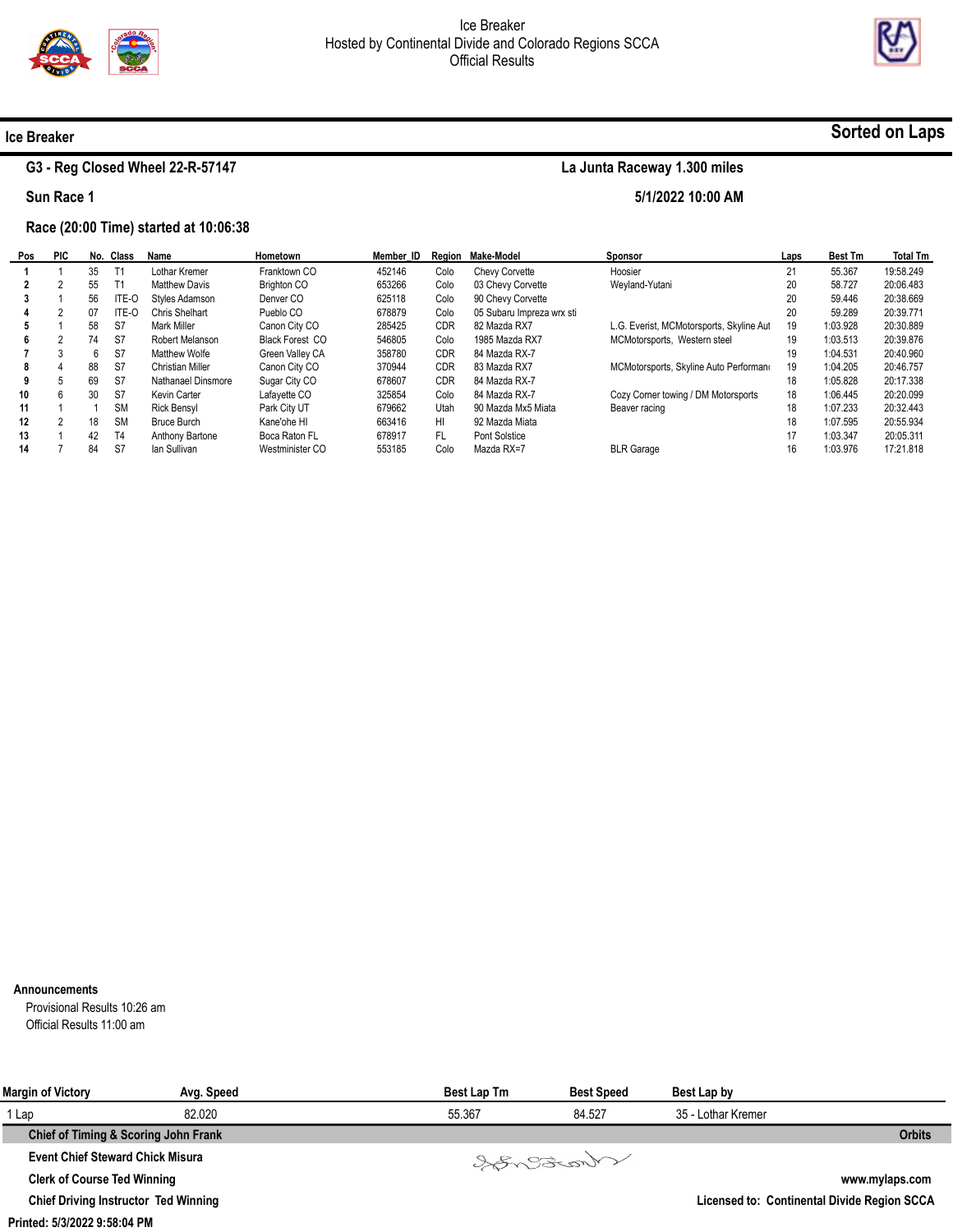

5/1/2022 10:50 AM



### Ice Breaker

 $\blacksquare$ 

## G4 - Reg Open Wheel 22-R-57147

Sun Race 1

### Race (20:00 Time) started at 10:56:43

| Pos | PIC | No. | Class     | Name                  | Hometown           | Member ID |      | Region Make-Model            | Sponsor                  | Laps | <b>Best Tm</b> | <b>Total Tm</b> |
|-----|-----|-----|-----------|-----------------------|--------------------|-----------|------|------------------------------|--------------------------|------|----------------|-----------------|
|     |     |     | SRF3      | Michael Cameron       | Highlands Ranch CO | 403454    | Colo | <b>SCCA Enterprises SRF3</b> | Queen Soupers Food Truck | 21   | 56.007         | 19:54.905       |
|     |     | 47  | SRF3      | Karl Flessa           | Tucson AZ          | 53526     | Colo | 88 SCCA Enterprises SRF3     | Desert Moose Racing      | 21   | 56.191         | 20:00.304       |
|     |     | 40  | SRF3      | James Nelson          | Westminster CO     | 158169    | Colo | 85 SCCA Enterprises SRF3     | LaRue Motorsports        | 21   | 56.654         | 20:04.566       |
| 4   |     |     | SRF3      | <b>Wiley Timbrook</b> | Arvada CO          | 662240    | Colo | <b>SCCA Enterprises SRF3</b> |                          | 21   | 56.659         | 20:06.407       |
|     |     |     | <b>CF</b> | Steven Costello       | Salt Lake City UT  | 46703     | Utah | 83 Van Diemen RF83           | Friends & Family         |      | 56.260         | 20:13.102       |
|     |     | 91  | SRF3      | Jim Tibor Jr          | Silver Plume CO    | 420981    | Colo | <b>SCCA Enterprises SRF3</b> | LaRue Motorsports/Jacob  | 20   | 57.318         | 20:30.089       |
|     |     | 94  | <b>FV</b> | Robert Neumeister     | Pueblo CO          | 112181    | Colo | 92 Protoform P-2             | <b>Hoosier Tires</b>     | 20   | 1:01.391       | 20:57.389       |

#### Announcements

Provisional Results 11:17 AM Official Results 1:57 pm

| <b>Margin of Victory</b>                    | Avg. Speed | <b>Best Lap Tm</b> | <b>Best Speed</b> | Best Lap by          |                                             |
|---------------------------------------------|------------|--------------------|-------------------|----------------------|---------------------------------------------|
| 5.399                                       | 82.249     | 56.007             | 83.561            | 10 - Michael Cameron |                                             |
| Chief of Timing & Scoring John Frank        |            |                    |                   |                      | <b>Orbits</b>                               |
| <b>Event Chief Steward Chick Misura</b>     |            |                    | Varant            |                      |                                             |
| <b>Clerk of Course Ted Winning</b>          |            |                    |                   |                      | www.mylaps.com                              |
| <b>Chief Driving Instructor Ted Winning</b> |            |                    |                   |                      | Licensed to: Continental Divide Region SCCA |

#### Printed: 5/3/2022 9:59:27 PM

# Sorted on Laps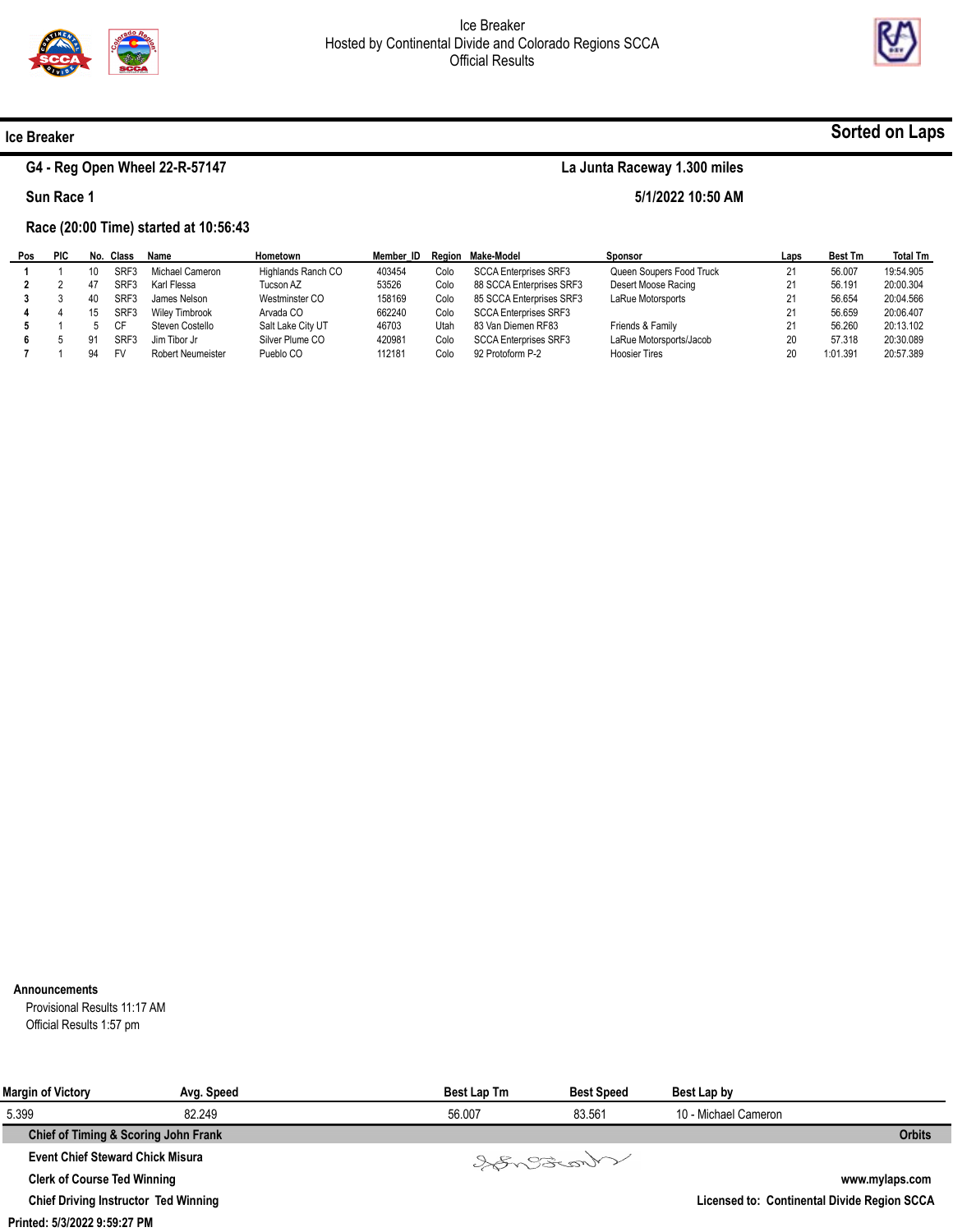

5/1/2022 01:25 PM



# Sorted on Laps

# G3 - Reg Closed Wheel 22-R-57147

Sun Race 2

Ice Breaker

### Race (20:00 Time) started at 13:31:04

| Pos | <b>PIC</b> |    | No. Class | Name                    | Hometown               | Member ID |            | Region Make-Model         | <b>Sponsor</b>                           | Laps | <b>Best Tm</b> | <b>Total Tm</b> |
|-----|------------|----|-----------|-------------------------|------------------------|-----------|------------|---------------------------|------------------------------------------|------|----------------|-----------------|
|     |            | 35 |           | Lothar Kremer           | Franktown CO           | 452146    | Colo       | <b>Chevy Corvette</b>     | Hoosier                                  | 20   | 55.747         | 19:45.826       |
|     |            | 55 |           | <b>Matthew Davis</b>    | <b>Brighton CO</b>     | 653266    | Colo       | 03 Chevy Corvette         | Weyland-Yutani                           | 20   | 1:00.086       | 20:52.171       |
|     |            | 56 | ITE-O     | Styles Adamson          | Denver CO              | 625118    | Colo       | 90 Chevy Corvette         |                                          | 19   | 1:02.027       | 20:25.053       |
|     |            | 58 | S7        | Mark Miller             | Canon City CO          | 285425    | <b>CDR</b> | 82 Mazda RX7              | L.G. Everist, MCMotorsports, Skyline Aut | 19   | 1:03.371       | 20:28.371       |
|     |            | 74 | S7        | Robert Melanson         | <b>Black Forest CO</b> | 546805    | Colo       | 1985 Mazda RX7            | MCMotorsports, Western steel             | 19   | 1:03.535       | 20:29.003       |
| 6.  |            | 84 | S7        | lan Sullivan            | Westminister CO        | 553185    | Colo       | Mazda RX=7                | <b>BLR Garage</b>                        | 19   | 1:03.561       | 20:33.187       |
|     |            | 88 | S7        | <b>Christian Miller</b> | Canon City CO          | 370944    | <b>CDR</b> | 83 Mazda RX7              | MCMotorsports, Skyline Auto Performano   | 19   | 1:04.385       | 20:47.729       |
| 8   |            | 6  | S7        | Matthew Wolfe           | Green Valley CA        | 358780    | <b>CDR</b> | 84 Mazda RX-7             |                                          | 18   | 1:04.957       | 19:48.849       |
| 9   |            | 42 | T4        | Anthony Bartone         | Boca Raton FL          | 678917    | FL.        | Pont Solstice             |                                          | 18   | 1:04.880       | 20:06.119       |
| 10  | h          | 69 | S7        | Nathanael Dinsmore      | Sugar City CO          | 678607    | <b>CDR</b> | 84 Mazda RX-7             |                                          | 18   | 1:05.797       | 20:07.308       |
| 11  |            | 30 | S7        | Kevin Carter            | Lafayette CO           | 325854    | Colo       | 84 Mazda RX-7             | Cozy Corner towing / DM Motorsports      | 18   | 1:07.223       | 20:38.596       |
| 12  |            | 07 | ITE-O     | Chris Shelhart          | Pueblo CO              | 678879    | Colo       | 05 Subaru Impreza wrx sti |                                          | 18   | 1:00.990       | 20:39.208       |
| 13  |            |    | <b>SM</b> | <b>Rick Bensyl</b>      | Park City UT           | 679662    | Utah       | 90 Mazda Mx5 Miata        | Beaver racing                            | 18   | 1:07.908       | 20:50.186       |
| 14  |            | 18 | <b>SM</b> | <b>Bruce Burch</b>      | Kane'ohe HI            | 663416    | HI         | 92 Mazda Miata            |                                          | 17   | 1:07.539       | 20:21.383       |

#### Announcements

Provisional Results 1:51 pm Official Results 3:40 PM

| <b>Margin of Victory</b>                    | Avg. Speed | <b>Best Lap Tm</b> | <b>Best Speed</b> | Best Lap by        |                                             |
|---------------------------------------------|------------|--------------------|-------------------|--------------------|---------------------------------------------|
| 1:06.345                                    | 78.932     | 55.747             | 83.951            | 35 - Lothar Kremer |                                             |
| Chief of Timing & Scoring John Frank        |            |                    |                   |                    | <b>Orbits</b>                               |
| <b>Event Chief Steward Chick Misura</b>     |            |                    | Varant            |                    |                                             |
| <b>Clerk of Course Ted Winning</b>          |            |                    |                   |                    | www.mylaps.com                              |
| <b>Chief Driving Instructor Ted Winning</b> |            |                    |                   |                    | Licensed to: Continental Divide Region SCCA |

Printed: 5/3/2022 10:00:00 PM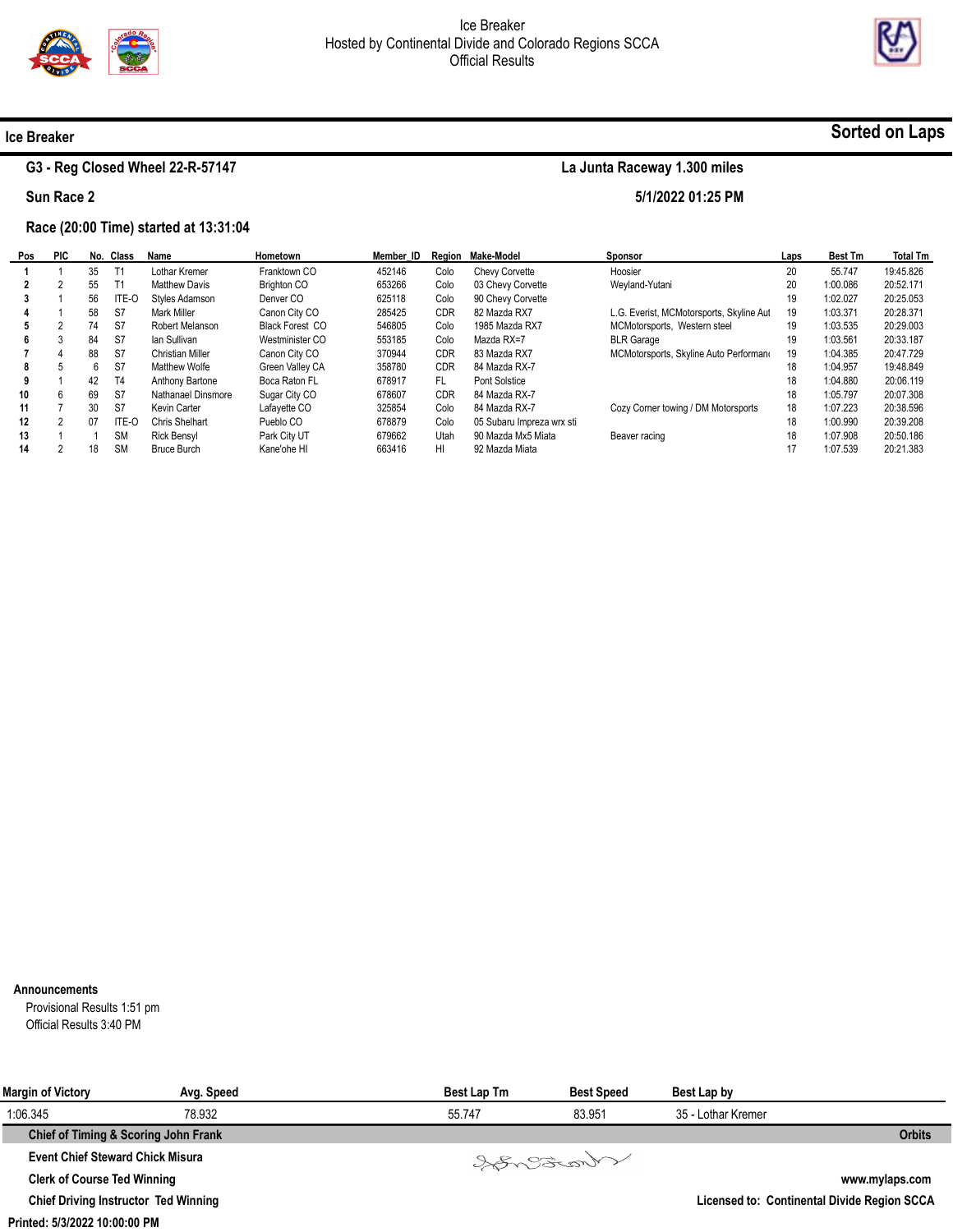



### Ice Breaker

## G4 - Reg Open Wheel 22-R-57147

La Junta Raceway 1.300 miles

5/1/2022 02:15 PM

Sun Race 2

### Race (20:00 Time) started at 14:19:10

| Pos       | <b>PIC</b>     | No. | Class     | Name                     | Hometown           | Member ID |      | Region Make-Model            | Sponsor                  | Laps | <b>Best Tm</b> | <b>Total Tm</b> |
|-----------|----------------|-----|-----------|--------------------------|--------------------|-----------|------|------------------------------|--------------------------|------|----------------|-----------------|
|           |                | 47  | SRF3      | Karl Flessa              | Tucson AZ          | 53526     | Colo | 88 SCCA Enterprises SRF3     | Desert Moose Racing      | 21   | 57.280         | 20:22.289       |
|           |                |     | <b>CF</b> | Steven Costello          | Salt Lake City UT  | 46703     | Utah | 83 Van Diemen RF83           | Friends & Family         | 21   | 56.573         | 20:22.975       |
|           |                | 91  | SRF3      | Jim Tibor Jr             | Silver Plume CO    | 420981    | Colo | <b>SCCA Enterprises SRF3</b> | LaRue Motorsports/Jacob  | 21   | 57.328         | 20:25.870       |
|           |                | 15  | SRF3      | <b>Wiley Timbrook</b>    | Arvada CO          | 662240    | Colo | <b>SCCA Enterprises SRF3</b> |                          | 21   | 57.777         | 20:31.112       |
|           |                | 94  | FV        | <b>Robert Neumeister</b> | Pueblo CO          | 112181    | Colo | 92 Protoform P-2             | <b>Hoosier Tires</b>     | 20   | 1:02.114       | 20:57.544       |
| 6.        |                | 40  | SRF3      | James Nelson             | Westminster CO     | 158169    | Colo | 85 SCCA Enterprises SRF3     | LaRue Motorsports        | 17   | 57.446         | 16:46.253       |
|           | Not classified |     |           |                          |                    |           |      |                              |                          |      |                |                 |
| <b>NS</b> | <b>DNS</b>     | 10  | SRF3      | Michael Cameron          | Highlands Ranch CO | 403454    | Colo | <b>SCCA Enterprises SRF3</b> | Queen Soupers Food Truck |      |                |                 |

#### Announcements

Provisional Results 2:40 pm Official Results 3:40 PM

| <b>Margin of Victory</b>                    | Avg. Speed | Best Lap Tm | <b>Best Speed</b> | Best Lap by         |                                             |
|---------------------------------------------|------------|-------------|-------------------|---------------------|---------------------------------------------|
| 0.686                                       | 80.407     | 56.573      | 82.725            | 5 - Steven Costello |                                             |
| Chief of Timing & Scoring John Frank        |            |             |                   |                     | <b>Orbits</b>                               |
| <b>Event Chief Steward Chick Misura</b>     |            |             | Songonal          |                     |                                             |
| <b>Clerk of Course Ted Winning</b>          |            |             |                   |                     | www.mylaps.com                              |
| <b>Chief Driving Instructor Ted Winning</b> |            |             |                   |                     | Licensed to: Continental Divide Region SCCA |

#### Printed: 5/3/2022 10:00:57 PM

# Sorted on Laps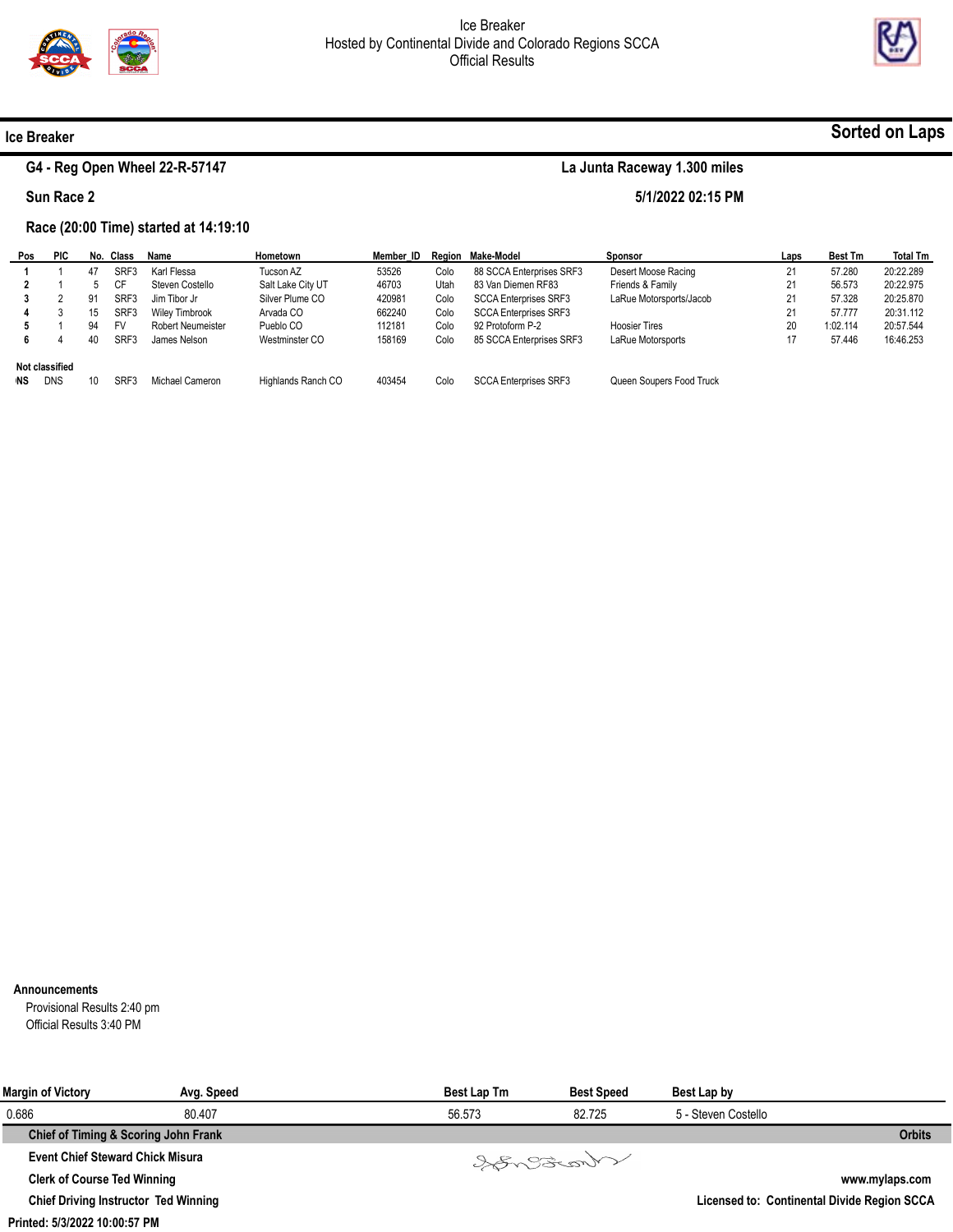

5/1/2022 03:05 PM



# Sorted on Laps

# G3 - Reg Closed Wheel 22-R-57147

Sun Race 3

Ice Breaker

### Race (20:00 Time) started at 15:10:08

| Pos | <b>PIC</b>            |    | No. Class | Name                 | Hometown               | Member ID |            | Region Make-Model         | Sponsor                                  | Laps | <b>Best Tm</b> | <b>Total Tm</b> |
|-----|-----------------------|----|-----------|----------------------|------------------------|-----------|------------|---------------------------|------------------------------------------|------|----------------|-----------------|
|     |                       | 35 |           | Lothar Kremer        | Franktown CO           | 452146    | Colo       | Chevy Corvette            | Hoosier                                  | 21   | 57.072         | 20:27.648       |
|     |                       | 58 | S7        | Mark Miller          | Canon City CO          | 285425    | <b>CDR</b> | 82 Mazda RX7              | L.G. Everist, MCMotorsports, Skyline Aut | 19   | 1:04.381       | 20:35.565       |
| 3   |                       | 74 | S7        | Robert Melanson      | <b>Black Forest CO</b> | 546805    | Colo       | 1985 Mazda RX7            | MCMotorsports, Western steel             | 19   | 1:04.230       | 20:36.494       |
|     |                       | 84 | S7        | lan Sullivan         | Westminister CO        | 553185    | Colo       | Mazda RX=7                | <b>BLR Garage</b>                        | 19   | 1:04.931       | 20:55.964       |
| 5   |                       | 88 | S7        | Christian Miller     | Canon City CO          | 370944    | <b>CDR</b> | 83 Mazda RX7              | MCMotorsports, Skyline Auto Performano   | 19   | 1:04.996       | 20:56.036       |
| 6   |                       | 6  | S7        | Matthew Wolfe        | Green Valley CA        | 358780    | <b>CDR</b> | 84 Mazda RX-7             |                                          | 19   | 1:05.026       | 21:10.608       |
|     | 6                     | 69 | S7        | Nathanael Dinsmore   | Sugar City CO          | 678607    | <b>CDR</b> | 84 Mazda RX-7             |                                          | 19   | 1:06.344       | 21:26.347       |
| 8   |                       |    | <b>SM</b> | <b>Rick Bensyl</b>   | Park City UT           | 679662    | Utah       | 90 Mazda Mx5 Miata        | Beaver racing                            | 18   | 1:07.048       | 20:55.672       |
| 9   |                       | 30 | S7        | Kevin Carter         | Lafayette CO           | 325854    | Colo       | 84 Mazda RX-7             | Cozy Corner towing / DM Motorsports      | 18   | 1:09.401       | 21:25.789       |
| 10  |                       | 07 | ITE-O     | Chris Shelhart       | Pueblo CO              | 678879    | Colo       | 05 Subaru Impreza wrx sti |                                          | 17   | 1:03.701       | 18:53.277       |
| 11  |                       | 42 | T4        | Anthony Bartone      | Boca Raton FL          | 678917    | FL.        | Pont Solstice             |                                          | 17   | 1:04.831       | 20:53.292       |
| 12  |                       | 18 | <b>SM</b> | Bruce Burch          | Kane'ohe HI            | 663416    | HI         | 92 Mazda Miata            |                                          | 17   | 1:11.286       | 21:41.551       |
|     | <b>Not classified</b> |    |           |                      |                        |           |            |                           |                                          |      |                |                 |
| NS. | <b>DNS</b>            | 56 | ITE-O     | Styles Adamson       | Denver CO              | 625118    | Colo       | 90 Chevy Corvette         |                                          |      |                |                 |
| ΝS  | <b>DNS</b>            | 55 |           | <b>Matthew Davis</b> | <b>Brighton CO</b>     | 653266    | Colo       | 03 Chevy Corvette         | Wevland-Yutani                           |      |                |                 |

#### Announcements

Provisional Results 3:32 pm Revised Results added Lap car 84 Official Results 4:15 PM

| <b>Margin of Victory</b>                    | Avg. Speed | <b>Best Lap Tm</b> | <b>Best Speed</b> | Best Lap by        |                                             |
|---------------------------------------------|------------|--------------------|-------------------|--------------------|---------------------------------------------|
| 2 Laps                                      | 80.056     | 57.072             | 82.002            | 35 - Lothar Kremer |                                             |
| Chief of Timing & Scoring John Frank        |            |                    |                   |                    | <b>Orbits</b>                               |
| <b>Event Chief Steward Chick Misura</b>     |            |                    | Varant            |                    |                                             |
| <b>Clerk of Course Ted Winning</b>          |            |                    |                   |                    | www.mylaps.com                              |
| <b>Chief Driving Instructor Ted Winning</b> |            |                    |                   |                    | Licensed to: Continental Divide Region SCCA |

Printed: 5/3/2022 10:01:26 PM